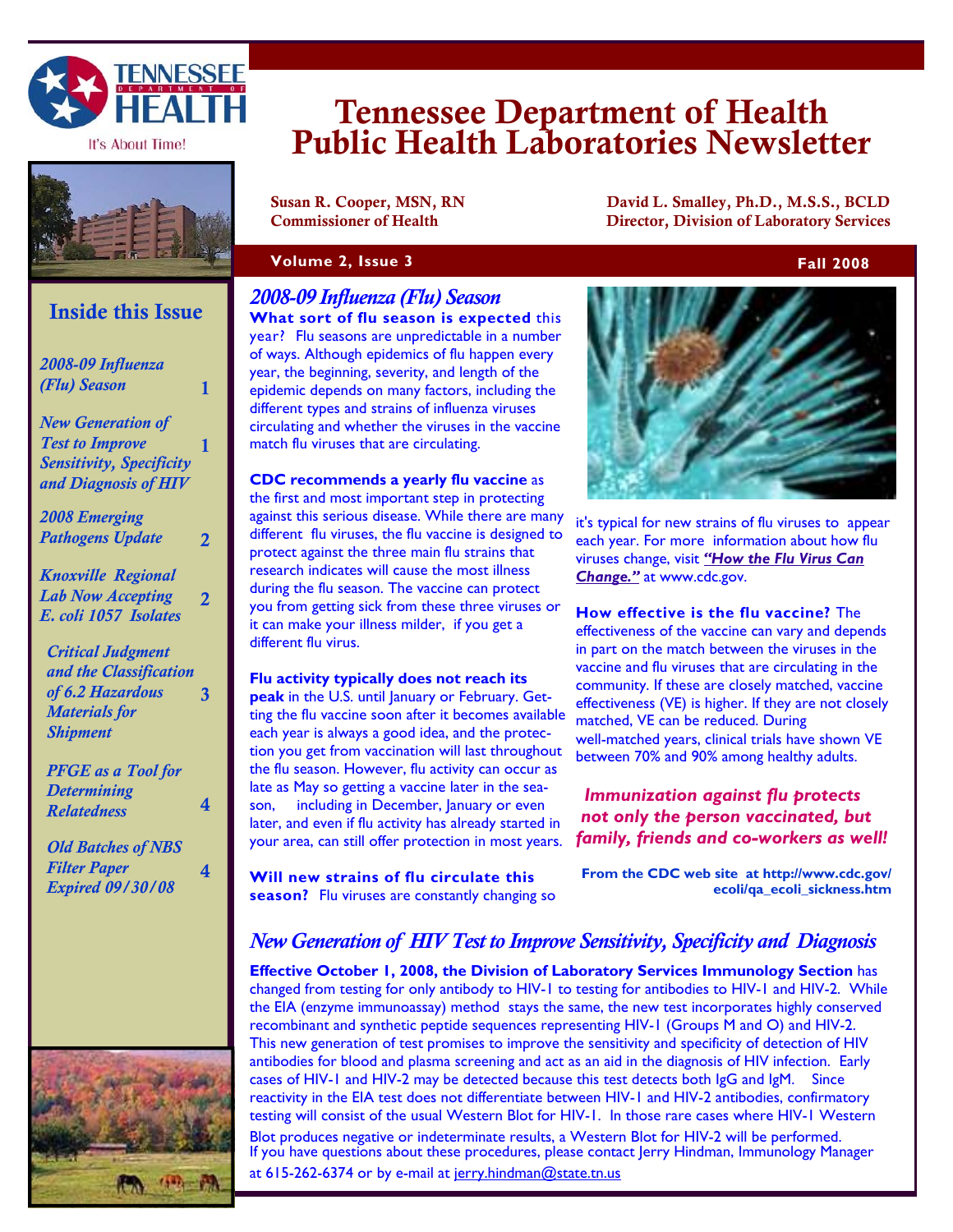#### **Page 2**

#### *Emerging Pathogens Update 2008: A Tennessee Perspective on World Health*

**Laboratory Services traveled the state** to present *Emerging Pathogens Update 2008: A Tennessee Perspective on World Health.* This day long seminar was presented in Memphis, Nashville, Johnson City, and Knoxville. The update was intended for clinical laboratorians on the front lines of infectious disease diagnosis. All 4 sessions were very well attended and the audience was excited and eager to learn about the constantly changing face of infectious diseases. One thing we all agreed we had in our favor: Job Security!

**The first presentation was an update** on *Staphylococcus aureus*, *Bordetella pertussis*, and a CDC program, the Active Bacterial Core Surveillance (ABC's). This was presented by General Bacteriology Supervisor Paula Bailey of the Laboratory in Nashville. Highlights of her presentation included: 1) CDC recommendations to add a vancomycin screen agar plate when testing *S. aureus*. The CDC algorithm for testing *S. aureus* can be found at http:// www.cdc.gov/ncidod/dhqp/ar\_visavrsa\_algo.html; 2) Ten states in the US, including TN, are a part of the CDC's Emerging Infections Program. A component of this program is the ABC's. Eleven counties in TN actively participate in the ABC's program by submitting Group A Streptococcus, *H. influenzae*, *N. meningitidis*, and *S. pneumoniae* organisms isolated from sterile sites. The isolates are characterized to help epidemiologists assess patterns of illness and to monitor these organisms for changes in infectivity or virulence.

**Public Health Laboratories Bioterrorism** Coordinator Irmgard Brown, presented an overview of Sentinel Laboratory Protocols for agents of bioterrorism. The key message to our clinical laboratory partners: Please clearly label an isolate as being suspected of a bioterrorism agent. Please do not label these generically, i.e. as "gram negative cocci"; provide as much information as you can regarding testing already performed on the organism. Remember there are 4 LRN laboratories in TN; Memphis, Jackson, Nashville, and Knoxville.

#### **Molecular biologist Amy Woron and Dr Robyn**  Atkinson, Director of the Knoxville Regional Laboratory,

partnered to present an overview of the "Sentinel Laboratories Role in Foodborne Illness Detection." This presentation explained that in the  $21<sup>st</sup>$  century the characterization of an infectious organisms DNA is a vital piece of information required to classify sick individuals as part of an outbreak. It is essential for the detection of food-related illnesses that enteric organisms are forwarded to the state public health laboratory for further



characterization and DNA analysis. This includes all isolates of Salmonella, Shigella, and *Escherichia coli* (*E. coli*) O157 or any *E. coli* known to produce Shiga toxin. Not only is the submission of these isolates encouraged, **it is the law under the Tennessee Medical Laboratory Act (T.C.A. 53-4105), 1200-6-3.12 Referral of Cultures to the Department of Health.** 

**This presentation also highlighted** the changing technology for the detection of Shiga toxin in a stool specimen. Since the late 1990's, enzyme immunoassays (EIA's) have been available to detect Shiga toxin. As laboratories switch to this methodology, the public health system losses access to the organisms that are causing illness. This inhibits public health's ability to characterize these organisms and public health can no longer molecularly link patients to an outbreak potentially causing many outbreaks to go unrecognized. Therefore, we highly encourage laboratories performing EIA for the detection of Shiga toxin to forward any positive specimens to the state laboratory for organism isolation and characterization. **Dr David Kirschke, Deputy State Epidemiologist**, provided an overview of Tennessee's Notifiable Disease list and how epidemiologist use this information to recognize and investigate an outbreak in the state of Tennessee. Look for an article by Dr. Kirschke in the December issue. **State Training Coordinator, Sean O'Connell**, presented an overview of packaging and shipping regulations focusing on the requirement to use professional judgment to classify dangerous or biohazardous shipments (see article next page). If you missed the opportunity to participate in this informative and interactive session, please contact Sean O'Connell at Sean.OConnell@state.tn.us. Please put "add to e-mail" list in the subject line in order to receive e-mail updates about future activities and new editions of the newsletter.

> **Submitted by Dr. Robyn Atkinson, Director Knoxville Regional Laboratory**



## *Knoxville Regional Laboratory Accepting E. coli 0157 Isolates*

The Knoxville Regional Laboratory is now able to accept *Escherichia coli* O157 isolates for confirmation and characterization from laboratories in East Tennessee. The KRL can also accept any specimens that signal positive for Shiga toxin via an enzyme immunoassay. We will isolate and characterize the Shiga toxin-producing organism.

Please contact us for shipping requirement and questions: (865) 549-5201.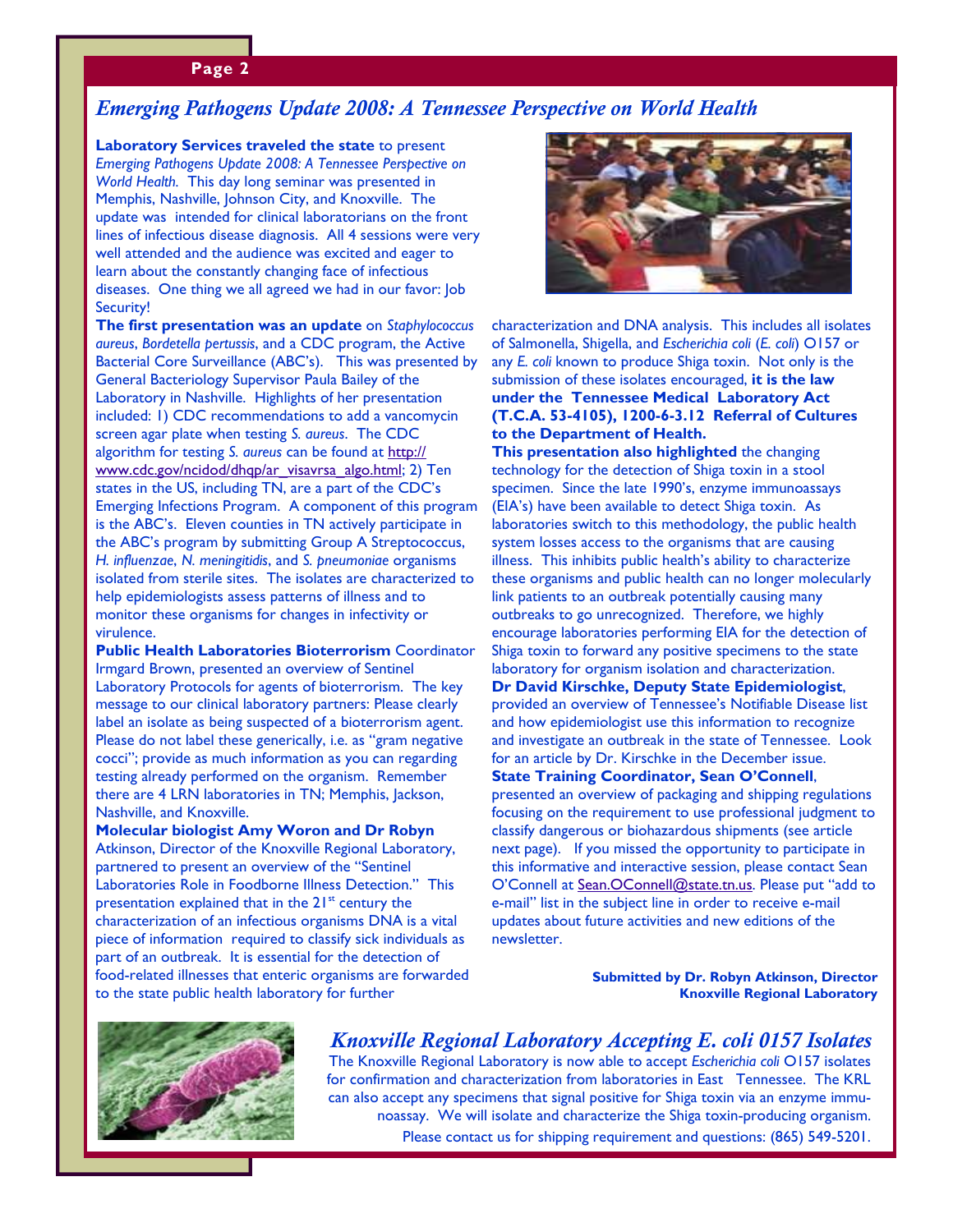#### *Critical Judgment and the Classification of 6.2 Hazardous Materials for Shipment*

**The biggest task faced by a shipper these days** is deciding how to class hazardous materials that need to be transported from one location to another. In 2006 , the big three regulators harmonized shipping regulations. The Department of Transportation (DOT), the United States Postal Services (USPS) and the International Air Transportation Association (IATA) made the task of packaging and shipping Division 6.2 Hazardous Substances much easier. Materials being transported are divided into **Category A**  (highly dangerous), **Category B** (less likely to cause harm), **Exempt Human** and **Not Subject** shipments. The difficulty comes in determining if a material is Category A or Category B. The task calls for the application of critical judgment. Critical judgment is the capacity to gauge the potential for harm to humans and the environment should the contents of the package be spilled or leaked while in transit. Critical judgment in this case is the product of education in the science and biology of the possibility for harm from microorganisms, professional experience in the laboratory and formal training in hazardous materials transport. Once a determination as to the appropriate class of a package has been made and that assessment communicated, the task of putting together packages can be handed over to other staff trained in the packaging of 6.2 hazardous material.

**An example of the use of critical judgment** in classifying a sample can be found when you consider the shipment of *Mycobacterium tuberculosis* or *Mtb*. Mtb is a highly infectious organism, the causative agent of TB in humans and animals. Some strains of Mtb are multi-drug resistant. Consider that Mtb is an organism that has a very low infectious dose (in other words, it doesn't take much to begin the disease process) and that Mtb is generally passed by the respiratory

route. These are the classic capabilities of a dangerous organism. Now, how would you class a sputum that needs to be tested for acid-fast bacilli and grown characteristics? How would you class a pure culture of Mtb? Or a culture of multi-drug resistant Mtb? Most probably you would class a sputum specimen as a Category B substance. Sputum contains a relatively low concentration of bacteria and each bacilli is contained within a viscous substance (mucous) that encapsulates it. In addition, it is relatively difficult to create an aerosol from sputum, except of course when it comes straight from a patient. Now consider a pure culture of Mtb. A culture of any organism represents a very highly concentrated group of freshly grown, potent bacteria. In the case of Mtb they are highly infective. And if the culture is in a liquid medium the danger of highly infectious aerosols is exponentially increased. Mtb (cultures only) are without question classified as Category A. They are also listed on the *Examples of Category A Infectious Substances*, published in the DOT publication entitled *Transporting Infectious Substances Safely.*  The Category A list is made up of many exotic viruses and cultures of organisms that are highly pathogenic. This list provides guidance only and is not all inclusive. **This simple to use guide (PHH-50-0079-0706)** to

packaging and shipping infectious substances is available by request and at no charge by contacting the U.S. Department of Transportation Pipeline and Hazardous Materials Safety Administration at 400 Seventh Street, SW, Washington, DC, 20590-0001 or by fax at 202-366-7342, e-mail at training@dot.gov or by telephone at 202-366-2301.

**Submitted by Sean O'Connell, State Training Coordinator and Laboratory CDC Select Agent Responsible Official** 

# **Examples of Shipping Categories**